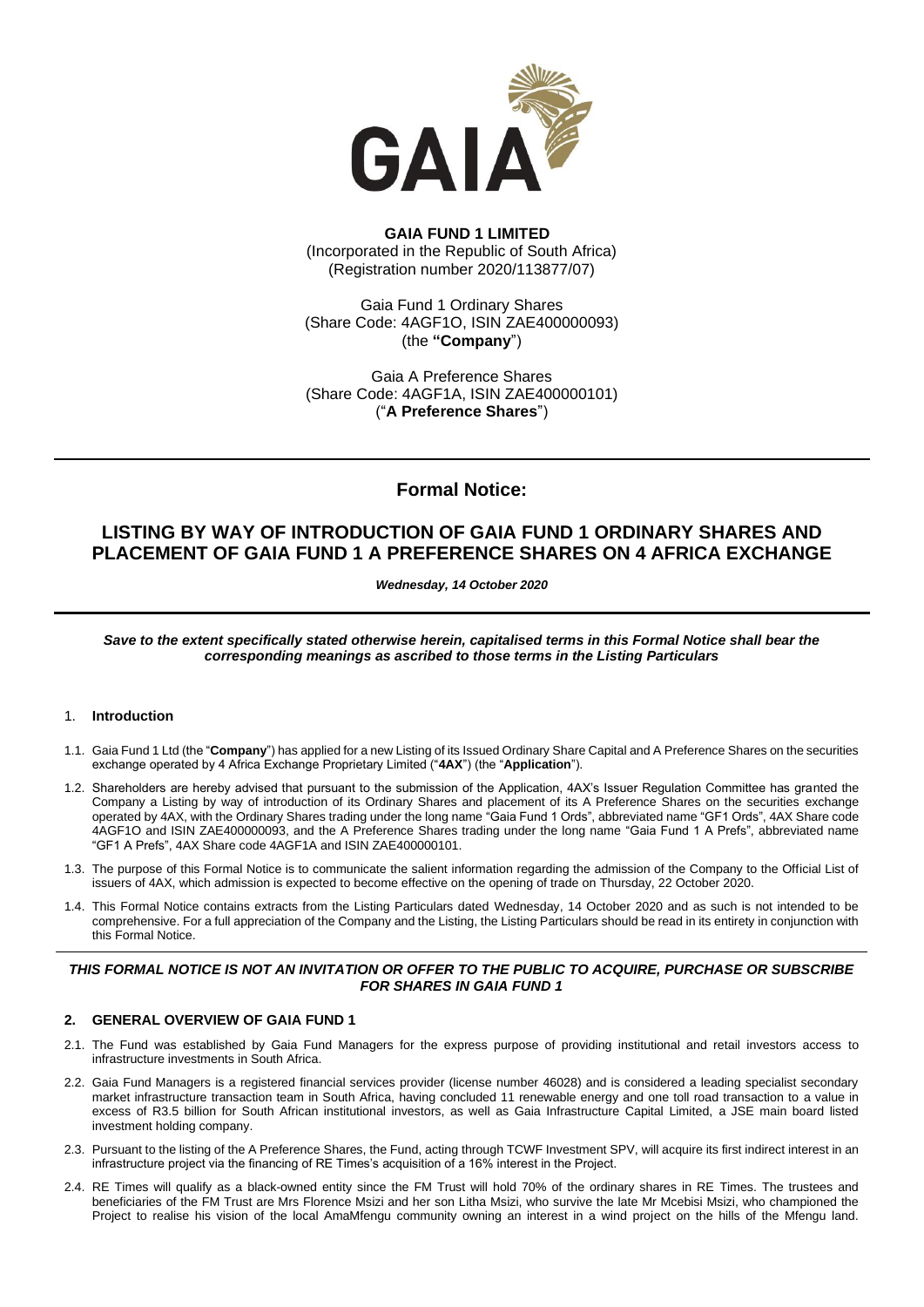2.5. A schematic diagram depicting the Fund structure pursuant to the listing of the Ordinary and A Preference Shares is provided below.



Tsitsikamma Community Wind Farm (RF) (Pty) Ltd

## **3. BOARD OF DIRECTORS OF GAIA FUND 1**

Full details of the Board of Directors of Gaia Fund 1 appear in Section 6, Paragraph 6.1 of the Listing Particulars

## **4. RATIONALE FOR THE LISTING & PROSPECTS OF THE COMPANY**

The rationale for the Listing is primarily the following:

#### **4.1 Provide Access to Infrastructure as an Asset Class**

a) Infrastructure as an asset class can provide investors with stable inflation-linked cash returns whilst preserving their capital. However, the current means of gaining access to these projects include a daunting and protracted process requiring, amongst other things negotiating lengthy contracts. This process is far removed from investors' ordinary means of acquiring shares on a trading platform and therefore acts as a significant investment entry and exit barrier. In addition to the process, the unlisted equity available in the projects precludes certain Collective Investment Scheme ("CIS") funds from acquiring interests in the projects. A listed platform removes many of the entry and exit barriers for investors and allows infrastructure to take up its rightful place in many investor portfolios.

#### **4.2 Transparent Regulatory Environment**

a) As a listed entity Gaia Fund 1 will need to comply with the Listing Requirements of 4AX, which will provide investors with the necessary transparency and associated comfort regarding the performance of their investments.

### **4.3 Access to Capital**

- a) As a listed entity Gaia Fund 1 will be able to empower CIS portfolios to increase their allocation to infrastructure from an unlisted instrument threshold of 5% to 10%. The ability to do this will open a unique market opportunity for future CIS compliant portfolios to invest in 4AX listed infrastructure projects via new issuances of preference shares in Gaia Fund 1.
- b) Illustrated in Annexure 1.B is a schematic representation of the future high-level structure of Gaia Fund 1 pursuant to the issuance and listing of new classes of preference shares corresponding to new investments in infrastructure projects. Each class of preference share will be linked to a specific infrastructure project with a corresponding asset management agreement with Gaia Fund Managers (Pty).